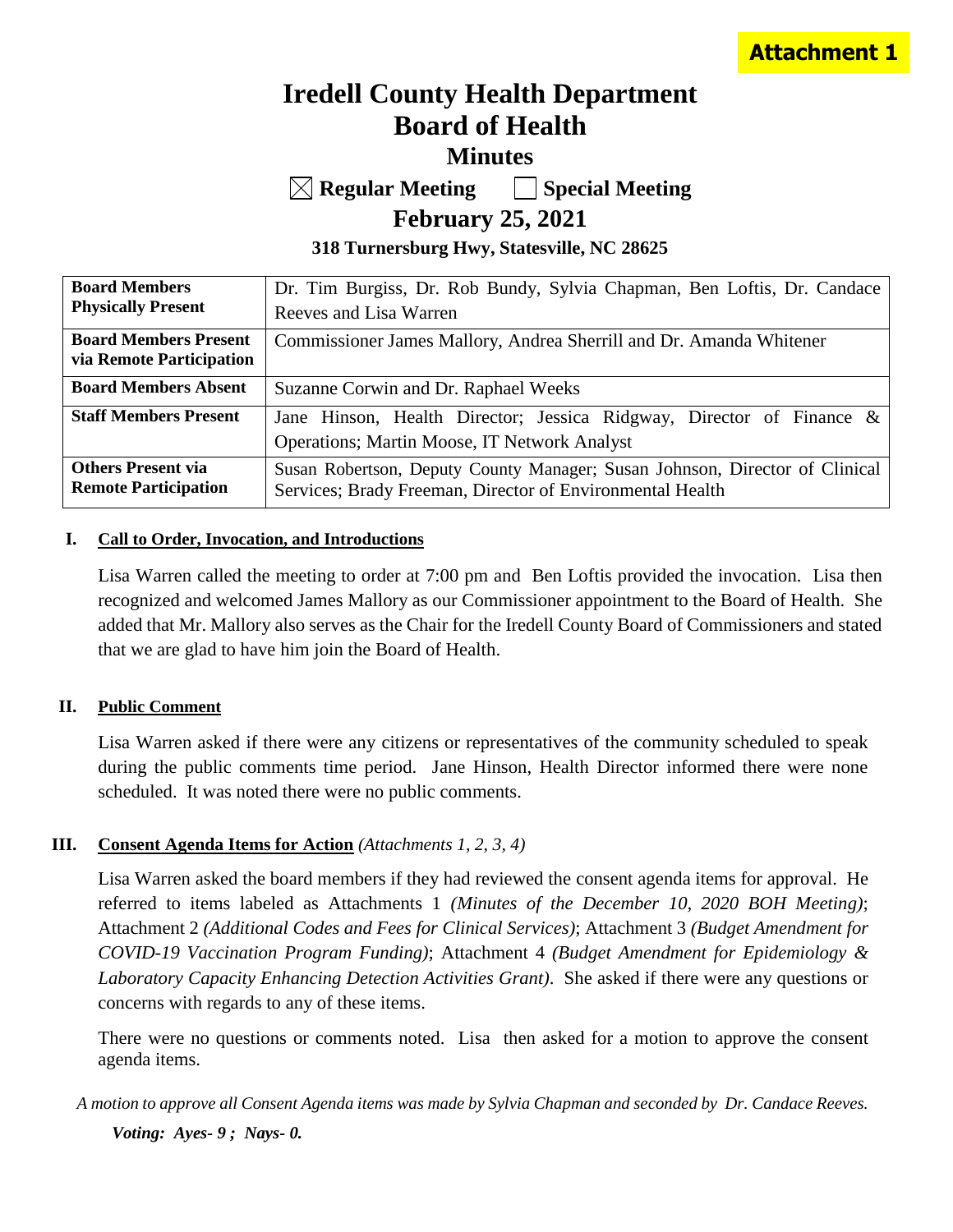Iredell County Health Department Board of Health February 25, 2021 Page 2 of 10

## **IV. Items for Discussion and Action**

## **a. Request Approval of FY 2021-2022 ICHD Budget** *(Attachment 5; Handout A – Jessica Ridgway)*

Jessica Ridgway presented the proposed FY 2021-2022 Budget which was included in your packet labeled as Attachment 5. She also noted there was an update to the proposed budget and each board member should have received an additional document labeled as Handout A. Jessica then informed that the data from the Community Health Assessment, the Workforce Development Plan, the Strategic Plan for both the Health Department and County as well as the SOTCH Report are used to ensure we have the resources available to reach our goals, which are listed on pages  $2 - 5$  of Attachment 5. She added that the Health Department budget package also describes what we do in Public Health specifically related to the clients we serve as well as the services we provide. In addition, she reported that resources in our budget assure that essential services of public health are being provided in accordance with local, state, and federal requirements. She also noted the proposed budget contains sufficient funding to meet all budget and strategic goals and fulfill the work of the organization as outlined in our mission statement *(Accreditation Benchmark 39.5 & 37.6)*. She emphasized this year's budget has been very difficult due to all the unknowns as a result of COVID-19. She added that going forward, COVID-19 pandemic response continues to be at the forefront of our public health work in fiscal year 2021-2022.

Jessica referred to her powerpoint presentation (Slide #3) and provided a high-level overview of the proposed FY2021-22 budget. She reported an increase of 8.52% in the overall budget including salary & fringe in the amount of \$804,452 from FY 2020-21. She added that our operations budget is up \$396,966 from last year as a result of COVID-19. Jessica then informed that the revenue increases/decreases for FY 2021-22 are based on actuals or known changes from the current fiscal year to the next. She explained that any increases to revenue are directly tied back to the actuals. She reported a total of \$5,431,285 as the final revenue budget which is an increase of 12.99% from FY 2020-21. She also reported an increase of 3.88% in County Appropriations in comparison to FY 2020-21 budget. Jessica then discussed the Capital Improvement Replacement Plan and referred to pages 11-13 of Attachment 5. She highlighted the following purchase needs by division for FY 2021- 22 along with the cost associated for these requests:

IT Equipment:

- Microsoft Surface Pros (31) \$ 31,775
- Microsoft Surface Books (5) \$6,875
- 2019 Microsoft Office Licenses (18) \$4,860
- APC Smart-UPS  $(1)$  \$1,000

Administrative Division:

- Dukane Projectors (3 BOH Room, Computer Training Room & MultiPurpose Room) \$3,900
- Multifunction Printer (1) \$1,945

Clinical Division:

- So-Low 30 Cu. Ft. Pharmacy Refrigerator \$6,000
- Phlebotomy Chairs (2) \$2,200
- New Desk Unit  $(2) 4,450$  (Emergency Preparedness & Immunization Program Coordinators)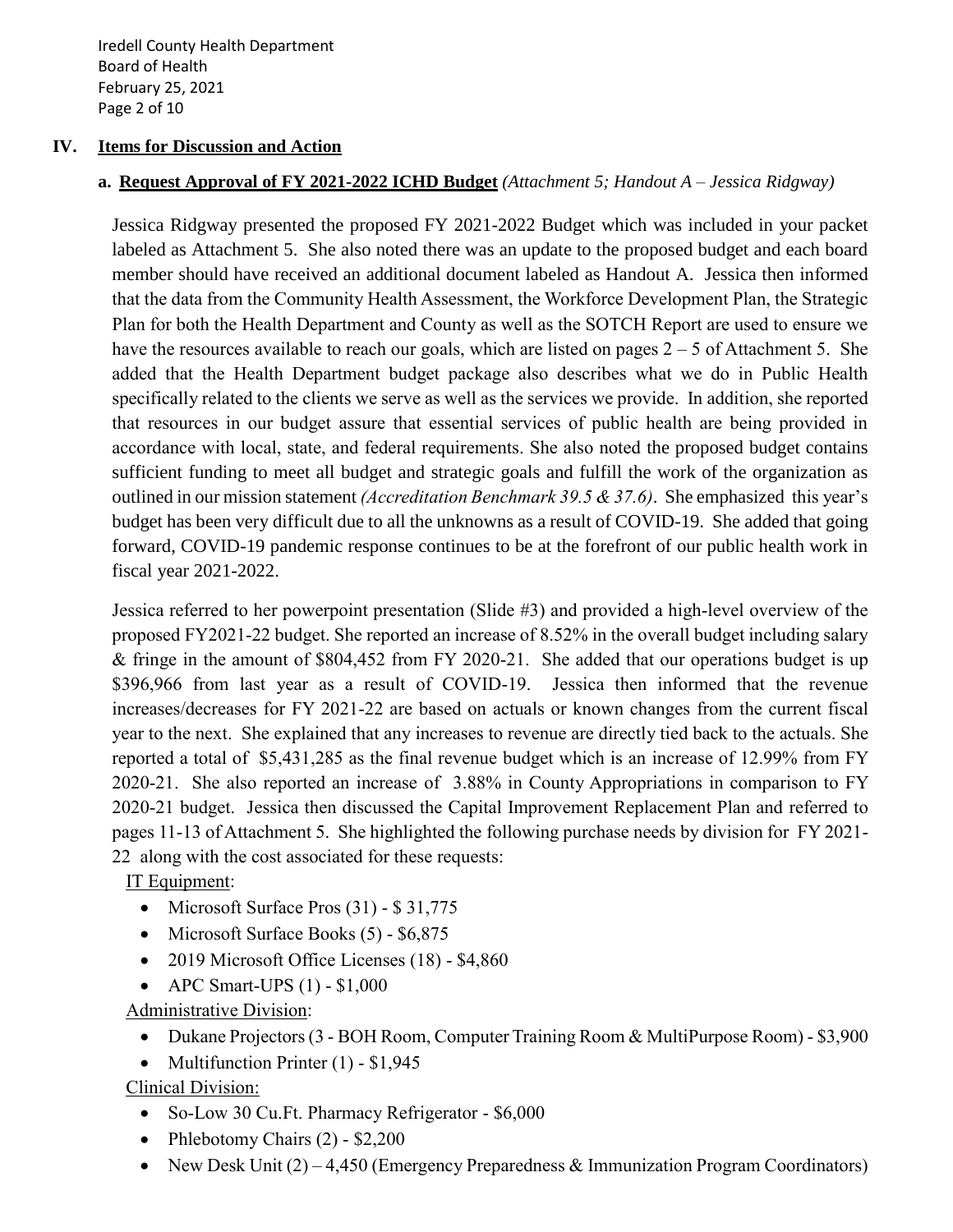Iredell County Health Department Board of Health February 25, 2021 Page 3 of 10

Environmental Health:

- Trimble R1 Submeter Bluetooth GPS (2) \$5,000
- Full-Size ½ Ton Truck Quad Cab 4x4 (2) \$61,000 *as requested by Director of Vehicle Services*
- Sport Utility Crossover \$24,000 *as needed for new EH Specialist in the FP & F Program*

Jessica then reflected on revenue increases and decreases for FY 2021-22 and referred to pages 17-19 in Handout A. She reminded that any increases to revenue are directly tied back to our actuals. For decreases, she focused on General Services and Med Max. She explained that the med max money is directly tied back to our requested expenditures, which can only be utilized in programs who receive Medicaid funding. This money is different each year depending on our expenses. Moving on to our Expenditures for FY 2021-22, Jessica referred to pages 20-21 in Handout A and highlighted the following increases and decreases:

Increases:

- Dues & Subscriptions  $-$  \$2,940
- Supplies Technology  $$4,950$
- Contracted Services \$408,560
- Contracted Service  $(SW) $30,358$

Decreases:

- Professional Services-Medical \$34,280
- Supplies Medical & Drug \$5,145
- Supplies Printed Materials \$6,885
- Telephone Other  $$18,450$
- Community Awareness \$7,195

Jessica also noted that the increases also includes all of staff's merit increases over this current FY and the retirement rate increase for each employee next fiscal year. She reported that all decreases in expenditures were due to budgeted items based on actuals in previous fiscal years. Jessica then referred to slide # 8 related to personnel changes for FY 2021-22. She stated we have one (1) new position request for Environmental Health. She reported that Iredell County has seen a 14% growth in population since 2010 resulting in the opening of new restaurants, motels, and daycares that require inspections. Jessica noted that approximately 700 annual required inspections have been added since the last new EH Specialist position was approved in FY16. Jessica informed that the Regional FPF Program Specialist completed a manpower assessment which validated the need for 2 additional fulltime positions based on volume, however she noted that we are only requesting one position in our FY 2021-22 budget.

Jessica referred to slide #9 and reported this time last year when we met to discuss the budget package – COVID-19 was not something we had to factor into our budget. However, a year later, COVID-19 has not only made a huge impact on our lives, it's also made an impact on the Health Department. She then referred to a list of all of the additional grants and the respective dollar amounts that have been awarded (Slide #10 and Slide #11) thus far related to COVID-19 activities that totals almost \$900,000. She also reported that we have not yet received our Agreement Addenda from the state yet, but anticipate another multi-year grant in the amount of \$454,823 which would make our total revenue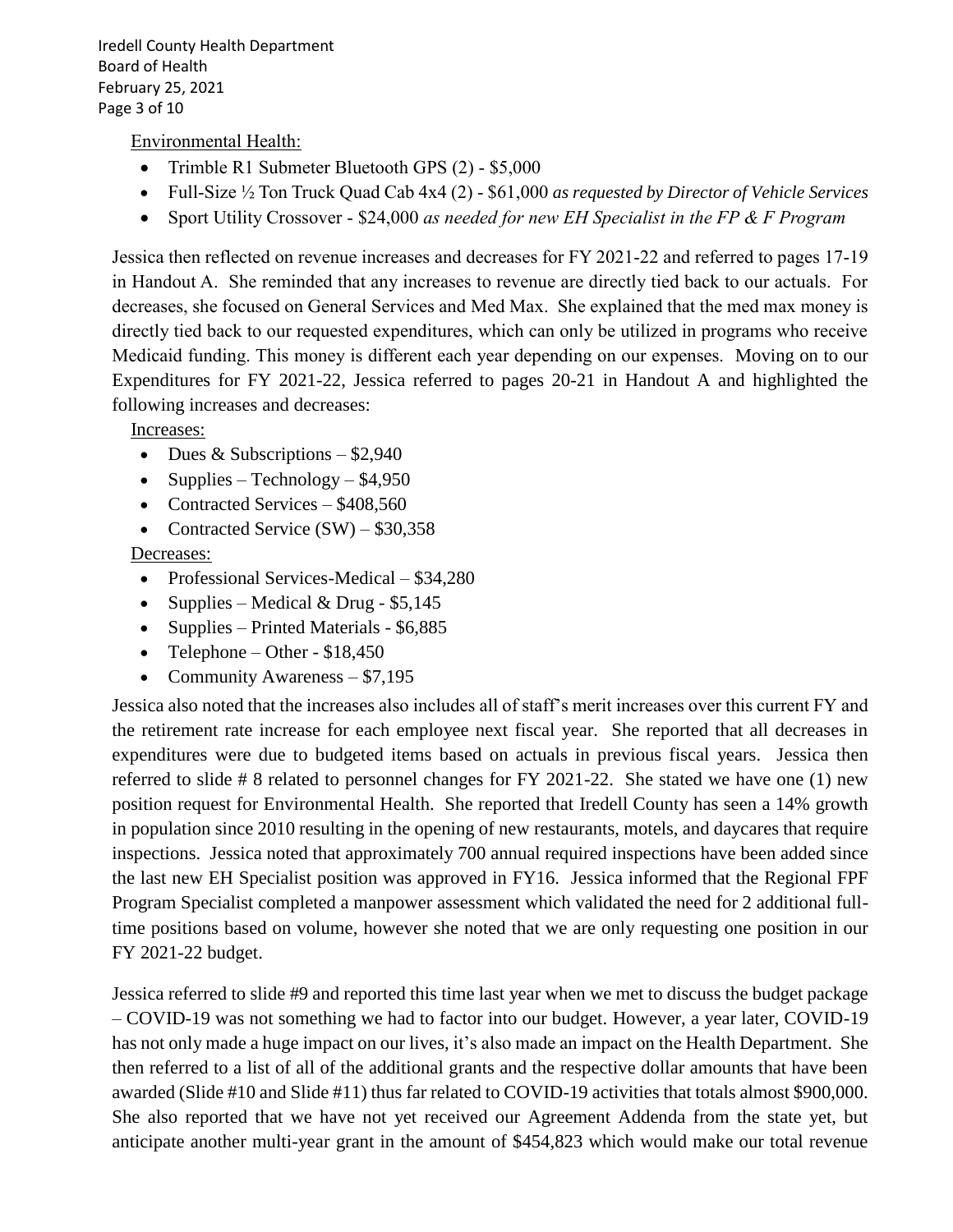Iredell County Health Department Board of Health February 25, 2021 Page 4 of 10

received over \$1.3 million. However, Jessica noted that to date, we have spent \$1,231,158 on COVID-19 related activities.

Lastly, Jessica highlighted several new and ongoing projects scheduled for next year, including HIE (Health Information Exchange) and Medicaid Transformation.

Jessica then asked if there were any questions or comments with regards to the FY 2021-2022 ICHD Budget.

Sylvia Chapman asked what percentage of our budget was County Share. Jessica responded that she didn't have the exact percentage but noted it was around 47% and offered to follow-up with that figure if needed.

Dr. Candace Reeves questioned the billing fee difference for the COVID-19 vaccine first dose as opposed to the second dose. She added that she was surprised to see that the first dose was less revenue than the second since the majority of the work is done during the first dose. Jessica responded that the Health Department is billing for these fees based on the guidelines set and all payers are paying the same regardless of the payer type.

Commissioner James Mallory commented on the Pandemic Response efforts of the Health Department employees over the past year. He also stated he would support the recommendation of adding a fulltime Epidemiologist on staff at the Health Department for next year to the Board of County Commissioners.

There being no further questions, Lisa Warren asked for a motion to approve the FY2021-2022 ICHD Budget.

 *A motion to approve the FY 2021-2022 ICHD Budget was made by Ben Loftis and seconded by Sylvia Chapman.*

*Voting: Ayes- 9; Nays- 0.* 

# **V. Items for Discussion and Action as Needed**

**a. Financial Report** *(Attachment 6 & Handout B – presented by Jessica Ridgway)*

Jessica Ridgway referred to the financial reports labeled as Attachment 6 and Handout B highlighting the financials for both December 2020 and January 2021. She stated the revenue and expenditure report reflects the essential services that are being provided at this agency. She noted the essential services include, but are not limited to, the provision of communicable disease services, health education/promotion, environmental health services, workforce development, program evaluation and policy development. For the month ending December 2020 the Revenue was 45.9% and the Expenditures were 43.5%. Next, she reported on the financials for the month ending January 2021, referring to Handout B, highlighting the Revenues were 59.5% and the Expenditures were 50.1%.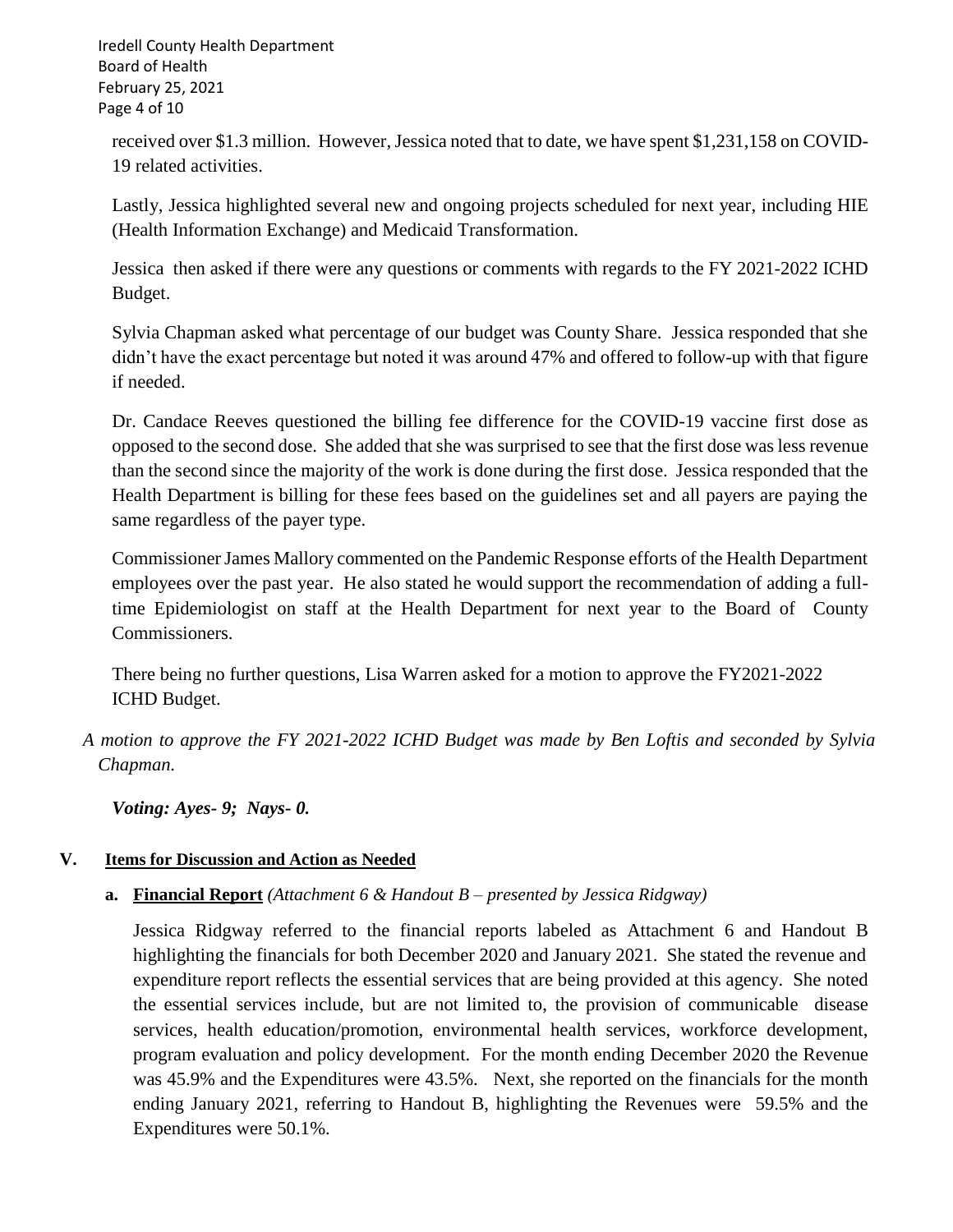Iredell County Health Department Board of Health February 25, 2021 Page 5 of 10

Jessica then asked if there were any questions for discussion related to the financial report given. There was no additional discussion or questions noted.

# **b. Communicable Disease Report - 2020** *(Attachment 7 – presented by Susan Johnson)*

Via remote participation, Susan Johnson presented the 2020 Communicable Disease Report referring to Attachment 7. She noted that a new category had been added since the last reporting period as a result of COVID-19. Susan informed this report now reflects the number of COVID-19 confirmed cases, probable cases and deaths. Susan also reported that we've dealt with other diseases as well as COVID-19 follow-up such as a congenital syphilis case of a prenatal patient who had contracted this late in her pregnancy as well as follow-up of sixteen positive rabies cases.

Susan asked if there were any questions or comments regarding the 2020 Communicable Disease Report. There were no questions or comments noted.

## **c. Health Director's Report** *(Handout C – Jane Hinson)*

#### **Administration & Clinical**

|                                 | December BOH | February BOH (as of 2/24/21) |
|---------------------------------|--------------|------------------------------|
| <b>Total COVID-19 Positives</b> | 6898         | 16191                        |
| Hospitalized                    | 59           | 19                           |
| <b>Deaths</b>                   | 80           | 196                          |

**North Carolina currently has a 6% positive testing rate. Iredell County has a 11% positive rate.** 



**Vaccinations (as of 2/23/21)**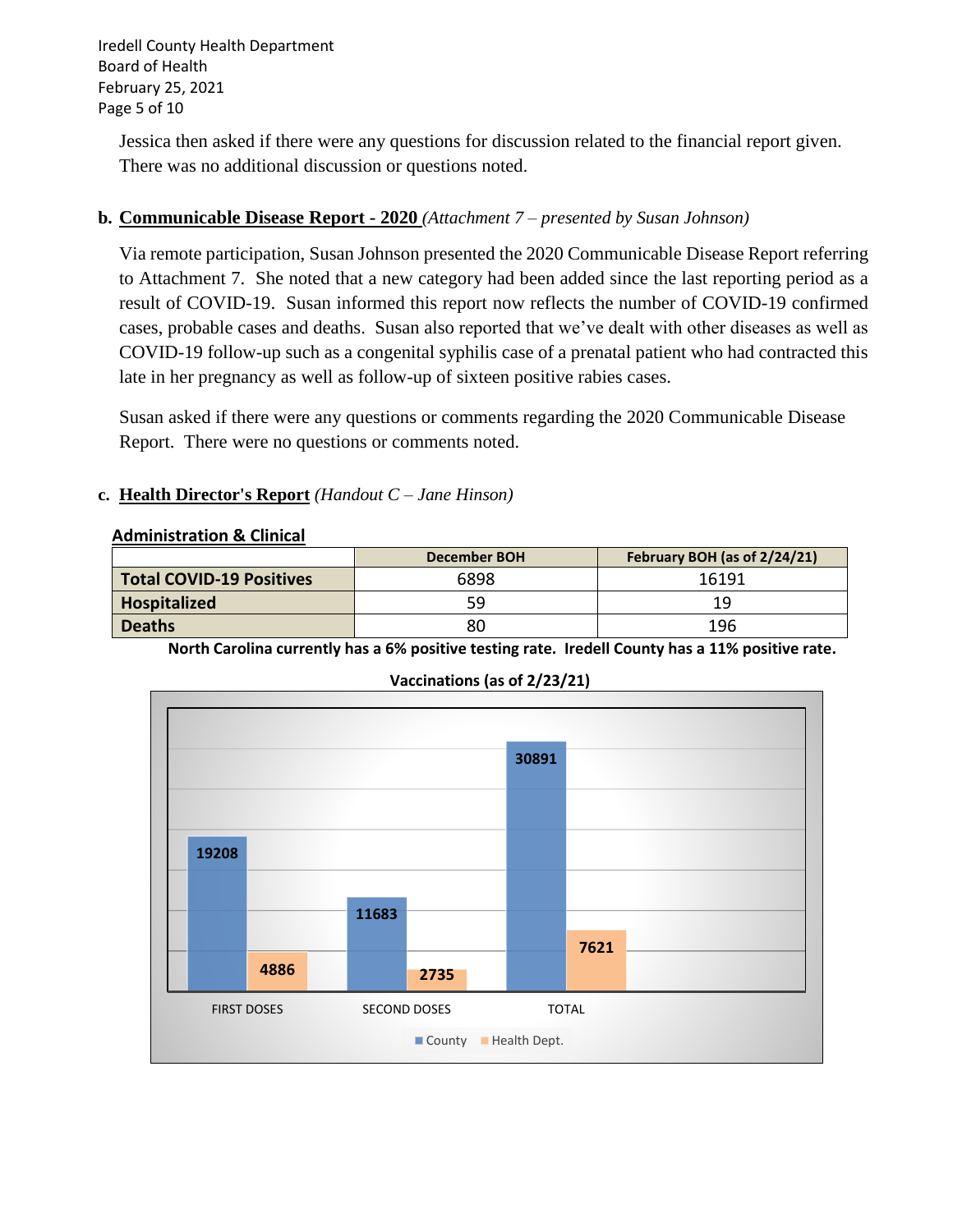Iredell County Health Department Board of Health February 25, 2021 Page 6 of 10



Percentages based on 1<sup>st</sup> dose as of 2/23/21. 10.57% of our residents have received the first dose. 6.43% of residents have received the second dose.

- **Variant Strains:** Viruses constantly change through mutation and new variants of a virus are expected to occur over time. Some of these variants persist. Multiple variants of COVID-19 have been documented in the US and globally. B.1.1.7 variant was identified by the United Kingdom last fall. It spreads more easily and quickly than the COVID-19 virus. More research needs to be done to confirm that it is associated with an increased risk of death. 37 individuals have tested positive for this variant in NC. B.351 was detected in South Africa last October and in the US in January of 2021. NC has had 1 confirmed infection with this variant. P.1 emerged in travelers from Brazil in early January. This variant contains a set of additional mutations that may affect its ability to be recognized by antibodies. Per the CDC, studies suggest that antibodies generated through vaccination with currently authorized vaccines recognize these variants. This is being closely investigated with more studies underway.
- **Temporary Contract Staffing**: We have a fulltime LPN who is entering positive antigen results into the NC-COVID system and responding to school questions and concerns. Our fulltime epidemiologist started in early January. She is analyzing vaccine data and helping our Public Information Officer with outreach planning for underserved populations. We also have 10 administrative support staff and 14 nurses who are contracted to assist with vaccine administration or clinic support and data entry.
- **CureMD Vaccine Management System:** CureMD is our electronic health record vendor. They have created this program to assist local health departments with electronic clinic scheduling and billing for vaccine administration. Starting in March, all appointments will be made electronically on-line by our residents. We will also be able to bill Medicaid, Medicare, Private Insurance and Federal grant funds (for those without insurance) for vaccine administration. Reimbursement is \$16.94 for  $1<sup>st</sup>$  dose and \$28.39 for  $2<sup>nd</sup>$  dose.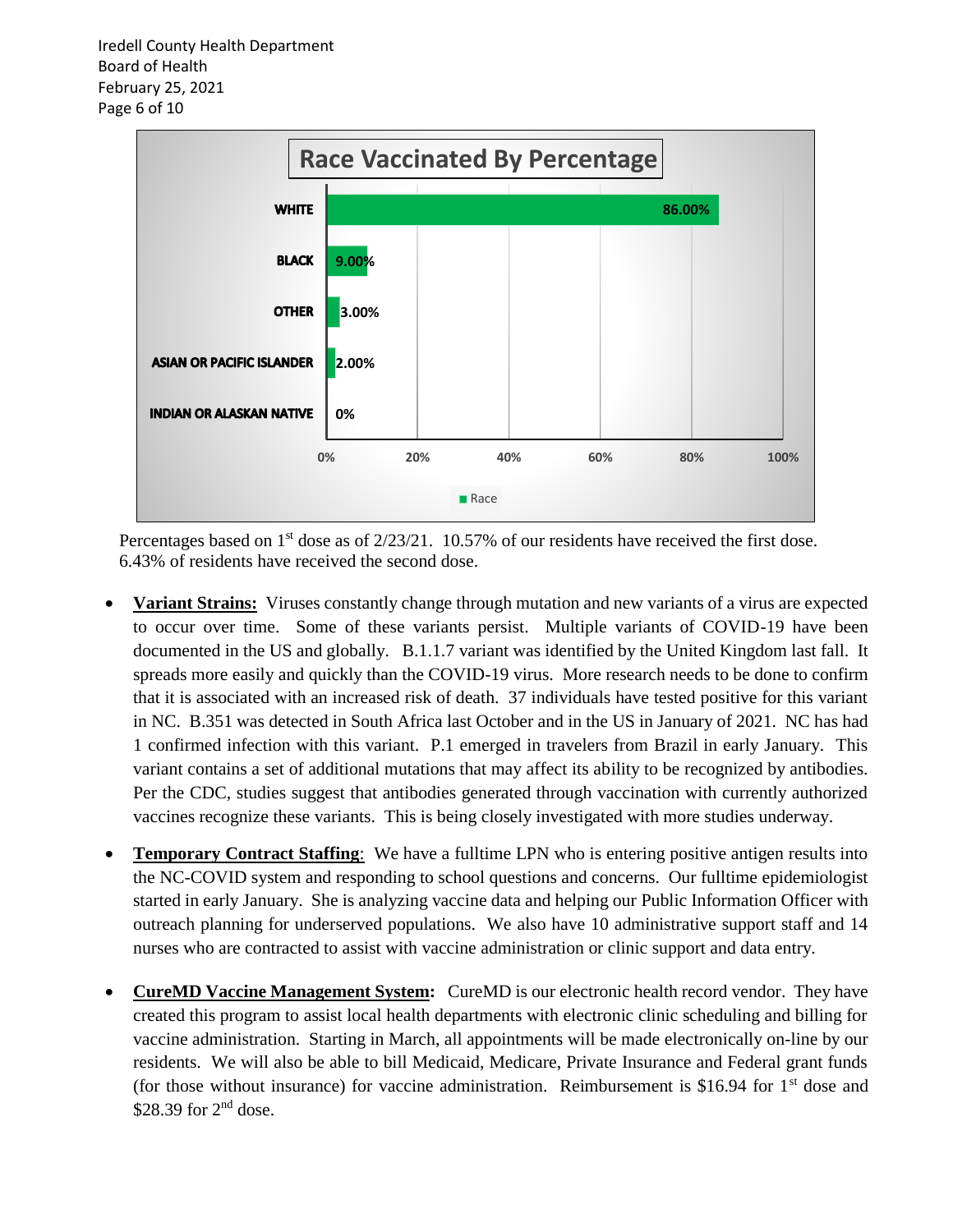Iredell County Health Department Board of Health February 25, 2021 Page 7 of 10



#### **Outbreaks in Congregate Living Facilities**

|                                              | . .<br>. . |                    |               |         |
|----------------------------------------------|------------|--------------------|---------------|---------|
|                                              | Staff+     | <b>Residents +</b> | <b>Deaths</b> | Total + |
| <b>Maple Lead Health Care</b>                |            |                    |               |         |
| <b>Summit Place of</b><br><b>Mooresville</b> |            | lb                 |               |         |
|                                              |            |                    |               |         |

| <b>Clusters</b>                     |           |            |  |
|-------------------------------------|-----------|------------|--|
|                                     | Staff $+$ | Children + |  |
| <b>Smart Kids Child Development</b> |           |            |  |
| <b>Center</b>                       |           |            |  |
| <b>Mooresville High School</b>      |           |            |  |

- **Coronavirus Vaccine Management System: (CVMS):** This is the DHHS COVID-19 vaccine management system that is utilized to document and manage all allocated vaccinations. All enrolled providers must utilize this system.
- **Volunteers:** 16 Iredell County pharmacists completed an ICHD generated survey indicating they will be willing to volunteer as a COVID-19 vaccinator. We also have several nurses who have volunteered as well.

## **Public Health Development & Promotion**

- **COVID-19 Vaccination Clinics:** The PIO assisted with 14 vaccination clinics and had 12 on-camera interviews at the clinics.
- **COVID-19 Prevention Messaging:** Prevention messaging was electronically distributed to Mooresville South Iredell Chamber of Commerce and Iredell Statesville Chamber of Commerce for newsletters with a request that member agencies share with their employees. Estimated reach is greater than 60,000.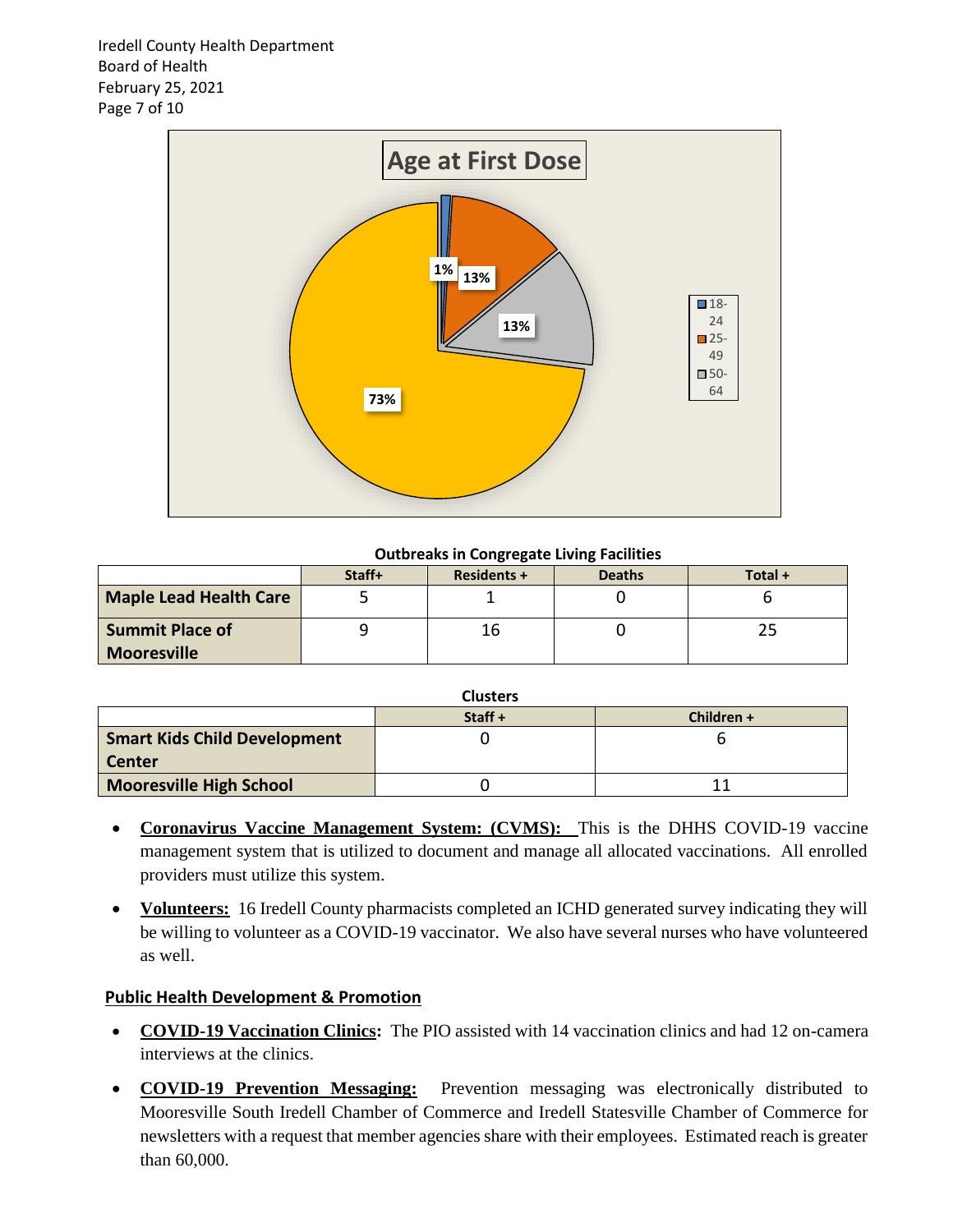Iredell County Health Department Board of Health February 25, 2021 Page 8 of 10

|                                   | <b>December</b> | January            |
|-----------------------------------|-----------------|--------------------|
| <b>Presentations &amp; Events</b> |                 |                    |
| <b>Call Center Calls</b>          | ΝA              | 3945 since 1/11/21 |
| <b>Community Calls</b>            | 516             | 2153               |
| <b>Community E-Mails</b>          | 208             | 3930               |
| <b>Media Inquiries</b>            | 16              | 36                 |
| <b>Forwarding Guidance</b>        | 15              | 14                 |
| <b>Press Releases</b>             |                 |                    |

- **Safe Kids Programming**: Upcoming events will include partnering with DACI for several Operation Medicine Drop events, a Heatstroke Prevention/Hot Car Awareness Social Media Campaign and Community Hot Car Display with Mooresville Police Department and a Child Passenger safety event.
- **Child Fatality Taskforce:** Will be ordering agricultural safety materials to educate the community on injury prevention strategies regarding all-terrain vehicles that lead to serious accidents and injury.
- **211 Resource Cards:** English and Spanish notecards with a link to local health and wellness resources have been distributed throughout the County to local provider organizations with a reach of over 9,000 that can be shared with clients.
- **Public Health Accreditation:** The NC Public Health Accreditation Board is considering a second oneyear extension. Because of COVID-19 activities, a one-year extension has already been granted to all health departments making it a 5-year accreditation cycle.

# **Environmental Health**

- **FPF Staffing:** The vacant FPF position has been filled by an intern.
- **OSWP Staffing**: One of the vacant EH Specialist positions has been filled by an intern. The vacant EH Technician position has also been filled. We still have one vacant EH Specialist position unfilled in the OSWP program.

# **d. Activities Summary** *(Handout D – Jane Hinson)*

Jane Hinson briefly reported on the data in the Activities Summary for both Clinical and Environmental Health Divisions. She referred to Handout D and noted an increase in the number of walk-in lab test performed from 439 to 865. She also reported an increase in the number of walk-in physicals from December to January as well. Jane then reported an increase in the number of site visits from 224 to 336 in our On-site Wastewater Protection Program as well as an increase in total permits issued from 8 to 19 in our Food Protection and Facilities Program. Jane also discussed the back-log worklist that went from being at 1 day in September to 21 days in January. She added this was primarily the result of staffing and emphasized too that our Environmental Health staff were very instrumental initially with assisting in transporting preparedness trailers, assisting with set-up of tents, equipment, signs, etc. at our vaccine clinics. Jane stated that these duties have now been assigned to other County Departments (Facility Services and Parks & Rec.).

Jane then asked if there were any questions with regard to the Activity Summary. There were no questions or comments noted.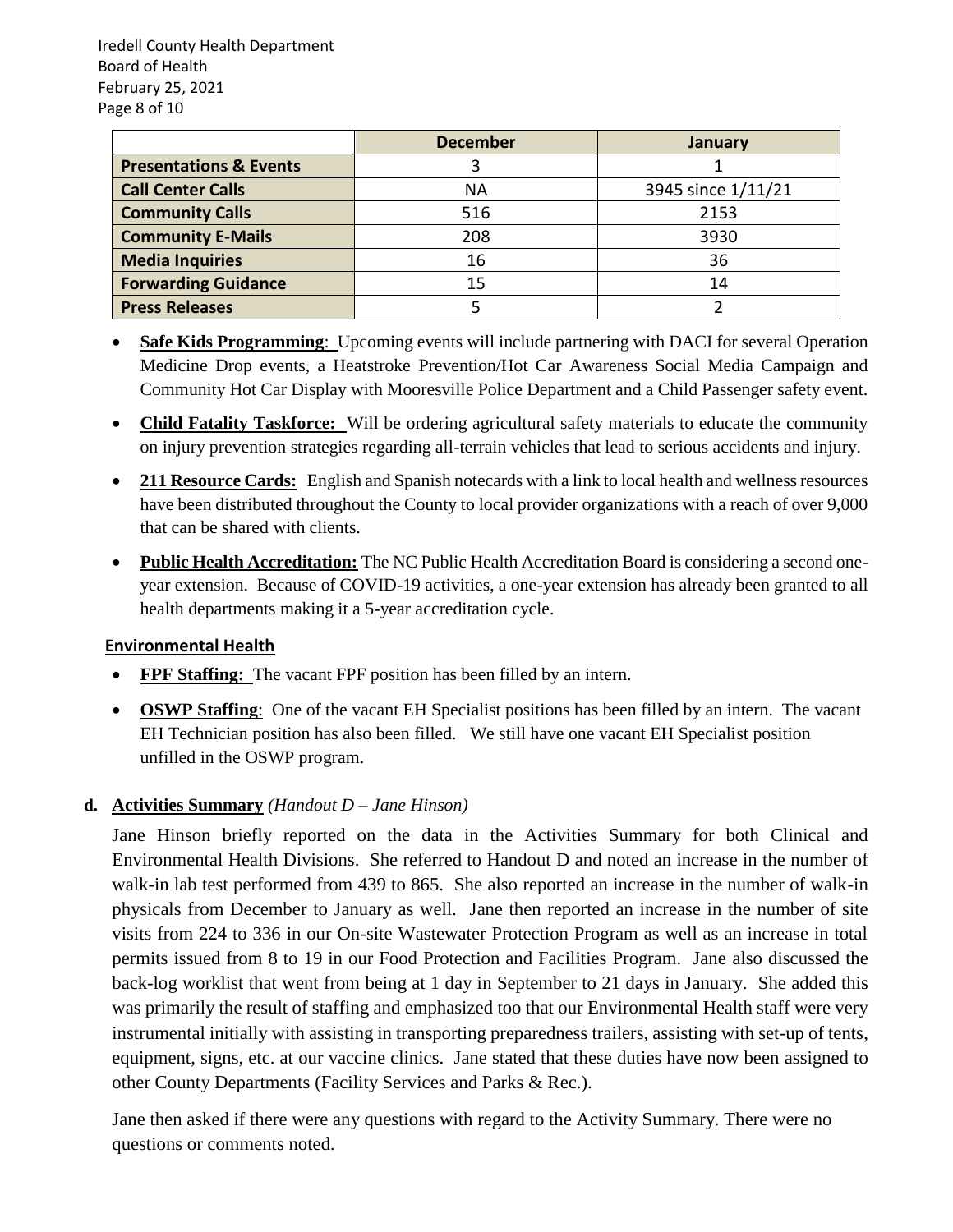Iredell County Health Department Board of Health February 25, 2021 Page 9 of 10

## **VI. Other Discussion**

Lisa Warren asked if there were any additional items for discussion. There were no additional items for discussion.

# **VII. Adjournment**

Lisa Warren asked for a motion to adjourn the meeting.

*A motion to adjourn the meeting was made by Ben Loftis and seconded by Dr. Tim Burgiss at 8:40 p.m.*

*Voting: Ayes – 9 ; Nays – 0.*